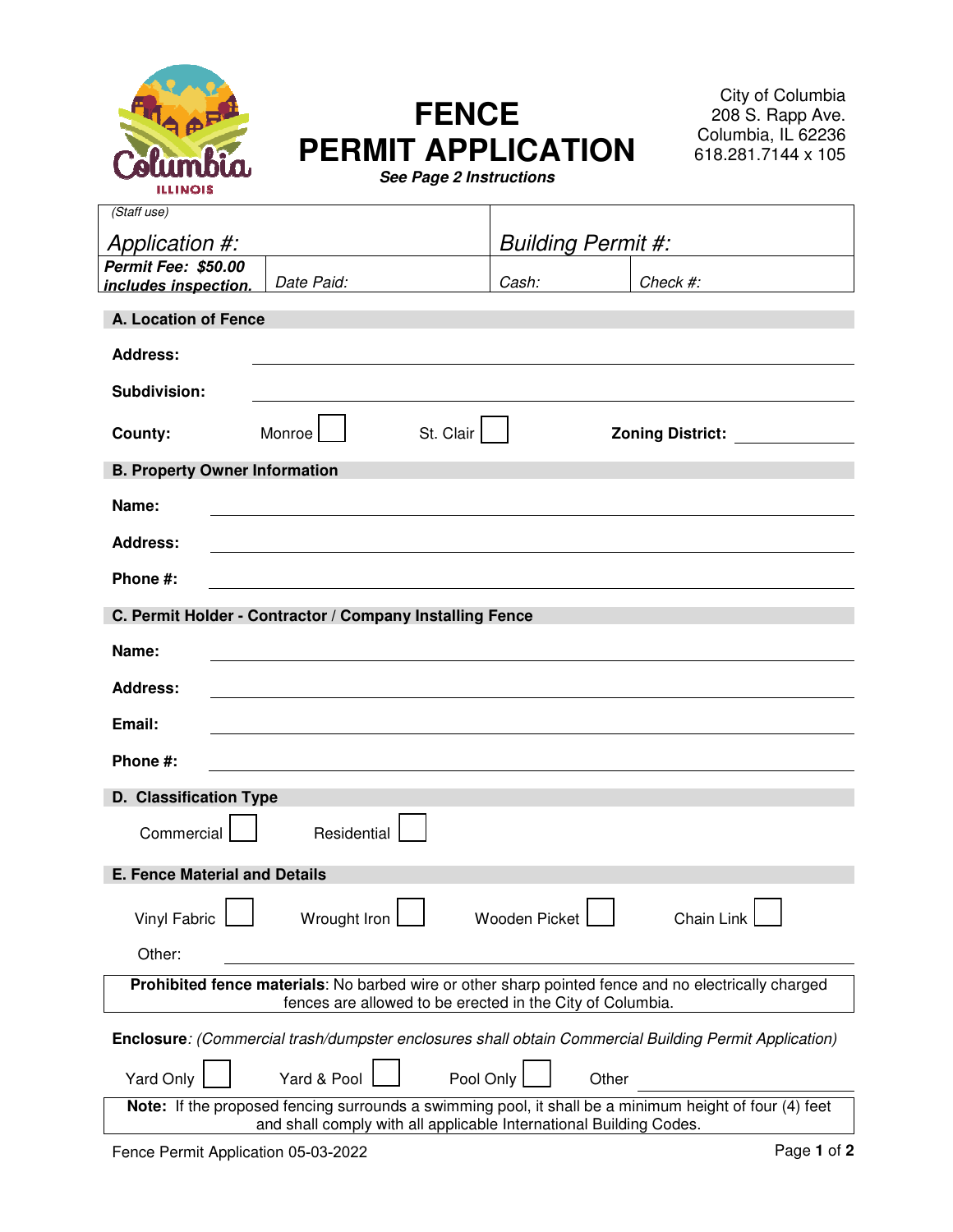| <b>Details:</b>           | <b>Distance From:</b>                                         |
|---------------------------|---------------------------------------------------------------|
| Fence Height:             | <b>Side Property Line:</b>                                    |
| Fence Length:             | <b>Rear Property Line:</b>                                    |
| (approx. linear footage)  | <b>Street Side Property Line:</b><br>(Applies to Corner Lots) |
| <b>Estimated Cost: \$</b> | <b>Pool</b> (if applicable):                                  |

**Disclosure & Signature:** The information submitted with this application may be used by the City of Columbia and/or its contractors or consultants. By signing below you certify that you are the owner of record of the named property, or that the proposed work has been authorized by the owner of record and that you have been authorized by the owner to make this application as his/her/their authorized agent. You agree to conform to all applicable laws, statutes, ordinances and codes of this jurisdiction, including those adopted by the City of Columbia. I understand the City assumes no liability and reserves the right to revoke the approved permit due to errors and omissions within this document, submitted site plan and other documents.

#### **Permit Holder – Contractor Signature Date Date**

## **Property Owner Signature Community Community Community Community Community Community Community Community Community**

## **APPLICANT INSTRUCTIONS**

**REQUIREMENTS:** The items listed below must be submitted to the Building & Zoning Office. All fences constructed in the Columbia City limits are required to have a Fence Permit issued **prior to construction**. (Exception: temporary protective fencing used during excavation / construction / grading is permitted without issuance of a fence permit.)

- 1. **Application:** Please complete this Fence Permit Application in its entirety.
- 2. **Picture of Fence:** A picture of the requested fence material must be submitted with this Application.
- 3. **Site Plan:** A site plan illustrating (with dimensions) the fence location relative to the property lines, utilities, structures, and easements within the property.
- 4. **Home Owner Association (HOA) / Developer Submittal:** If applicable, include written submittal. (City approval does not constitute subdivision approval. Contact subdivision Trustees/Developer for any requirements

## **Fence Location:**

- **a)** All fence components shall stay on or within property lines;
- **b)** Fencing constructed on or within easements is subject to removal without compensation;
- **c)** Installation of fencing may not disturb/impede existing drainage patterns/swales or natural water flows;
- **d)** No fencing shall be permitted in the front yard of a building line;
- **e)** No fencing shall be placed within a 15 foot sight triangle or otherwise impede vehicular vision.

**Please note:** Proposed fencing within easement are subject for denial based upon use and/or locations.

This is a general guide for the construction of a fence within the City of Columbia, IL. All code requirements are too extensive to list within this guide. For specific questions or further information, please contact the Building & Zoning Office at (618) 281-7144 Ext. 105.

#### **APPLICANT PROCESS:**

| Submit Fence Permit Application, picture of fencing material, and site plan to Building & Zoning Office. |
|----------------------------------------------------------------------------------------------------------|
| Application and Site Plans to be reviewed by Building Inspector.                                         |
| City staff will inform applicant of permit status.                                                       |
| If permit is approved, applicant may pick up permit from the City Clerk's Office upon fee payment.       |
| Installation of fence may begin.                                                                         |
| Call for fence inspection once installation is complete.                                                 |

(Staff use below):

Approved Denied

Building Official **Date**